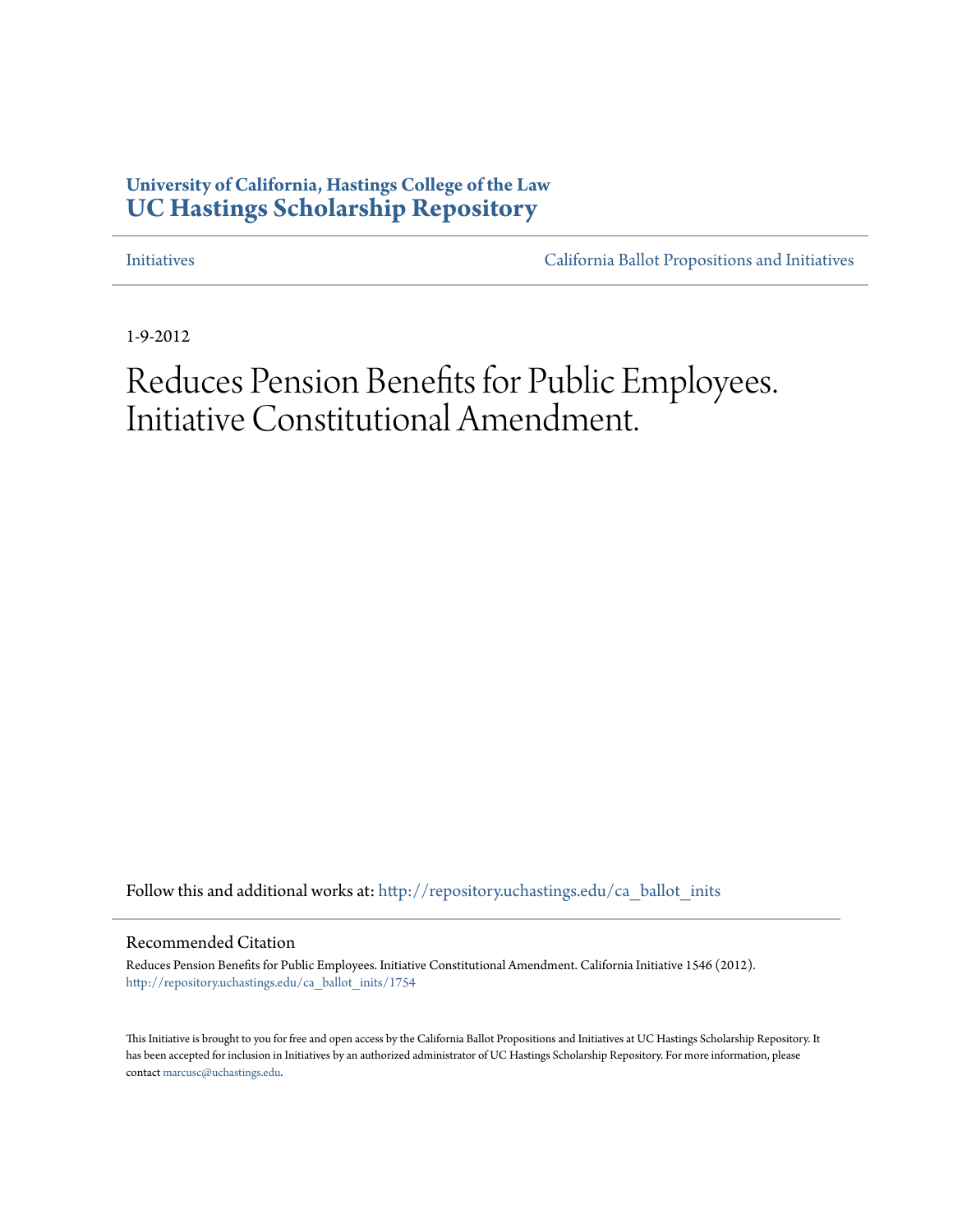

**DEBRA BOWEN** | SECRETARY OF STATE STATE OF CALIFORNIA IELECTIONS **1500 11th Street, 5th F100r ISacramento, CA 9S8141Tel (916) 657-2166 1 Fax (916) 653-3214 lwww.sos.ca.gov** 

June 21, 2012

County Clerk/Registrar of Voters (CC/ROV) Memorandum #12202

| TO:   | All County Clerks/Registrars of Voters and Proponent |
|-------|------------------------------------------------------|
| FROM: | Katherine Montgomery<br>Initiative Program Manager   |

RE: Initiative: Failure of #1546, Related to Public Employee Pensions

Pursuant to Elections Code section 9030(b), you are hereby notified that the total number of signatures for the hereinafter named initiative constitutional amendment filed with all county elections officials is less than 100 percent of the number of qualified voters required to find the petition sufficient; therefore, the petition has **failed.** 

TITLE: REDUCES PENSION BENEFITS FOR PUBLIC EMPLOYEES. INITIATIVE CONSTITUTIONAL AMENDMENT.

SUMMARY DATE: January 9, 2012

PROPONENT: Daniel Pellissier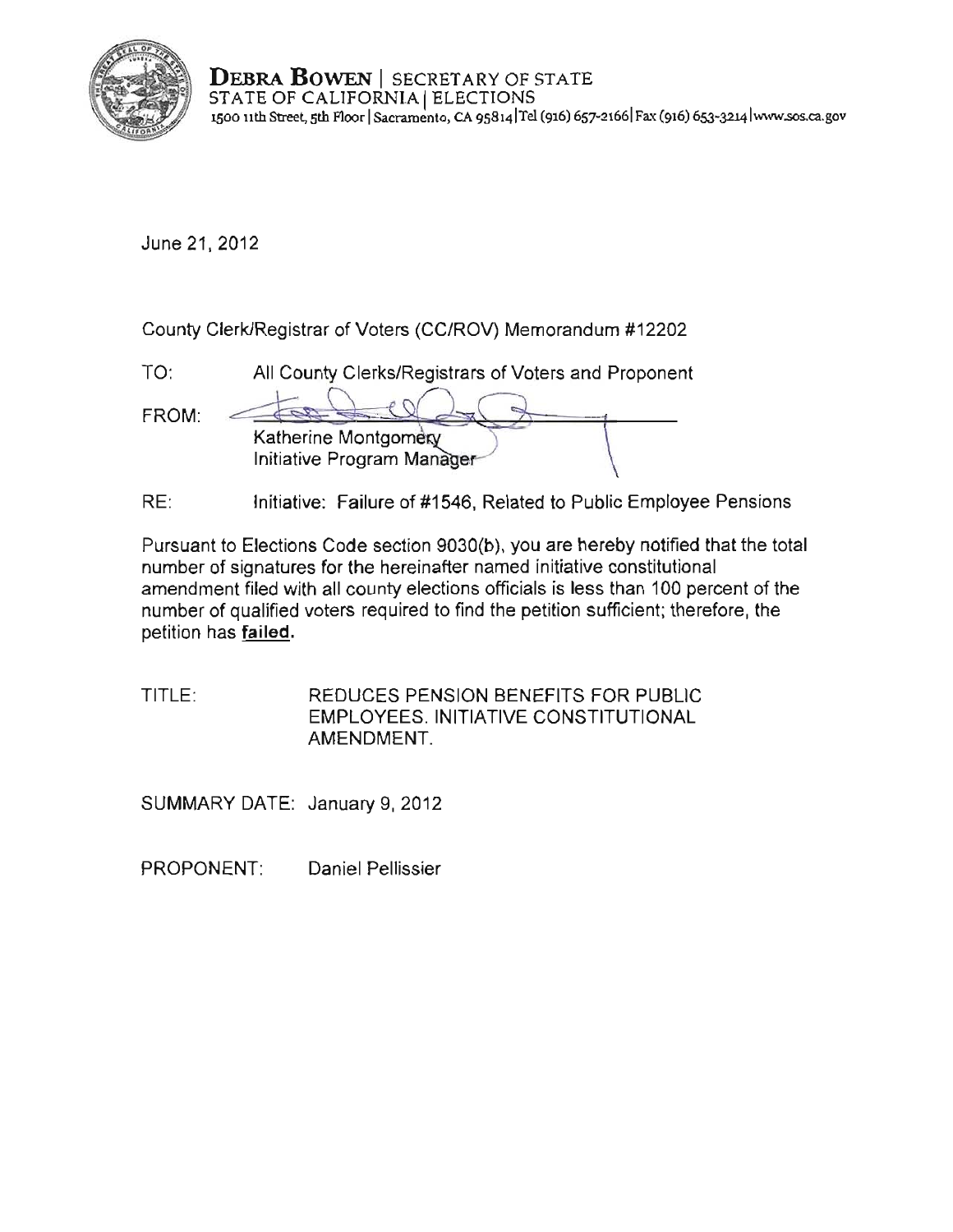

DEBRA BOWEN | SECRETARY OF STATE STATE OF CALIFORNIA | ELECTIONS **1500 11th Street, sth Floor ISacramento, CA 9S8141Tel (916) 657-21661 Fax (916)** 653-3214lwww.sos,ca.gov

January 10, 2012

County Clerk/Registrar of Voters (CC/ROV) Memorandum #12014

TO: All County Clerks/Registrars of Voters and Proponent

FROM: Katherine Montg Initiative Program Manager 1

RE: Initiative: 1546, Related to Public Employee Pensions

Pursuant to Elections Code section 9004 (c), we transmit herewith a copy of the Title and Summary prepared by the Attorney General on a proposed initiative measure entitled:

# REDUCES PENSION BENEFITS FOR PUBLIC EMPLOYEES. INITIATIVE CONSTITUTIONAL AMENDMENT.

**The proponent of the above-named measure is:** 

Daniel Pellissier

danielpellissier@californiapensionreform.com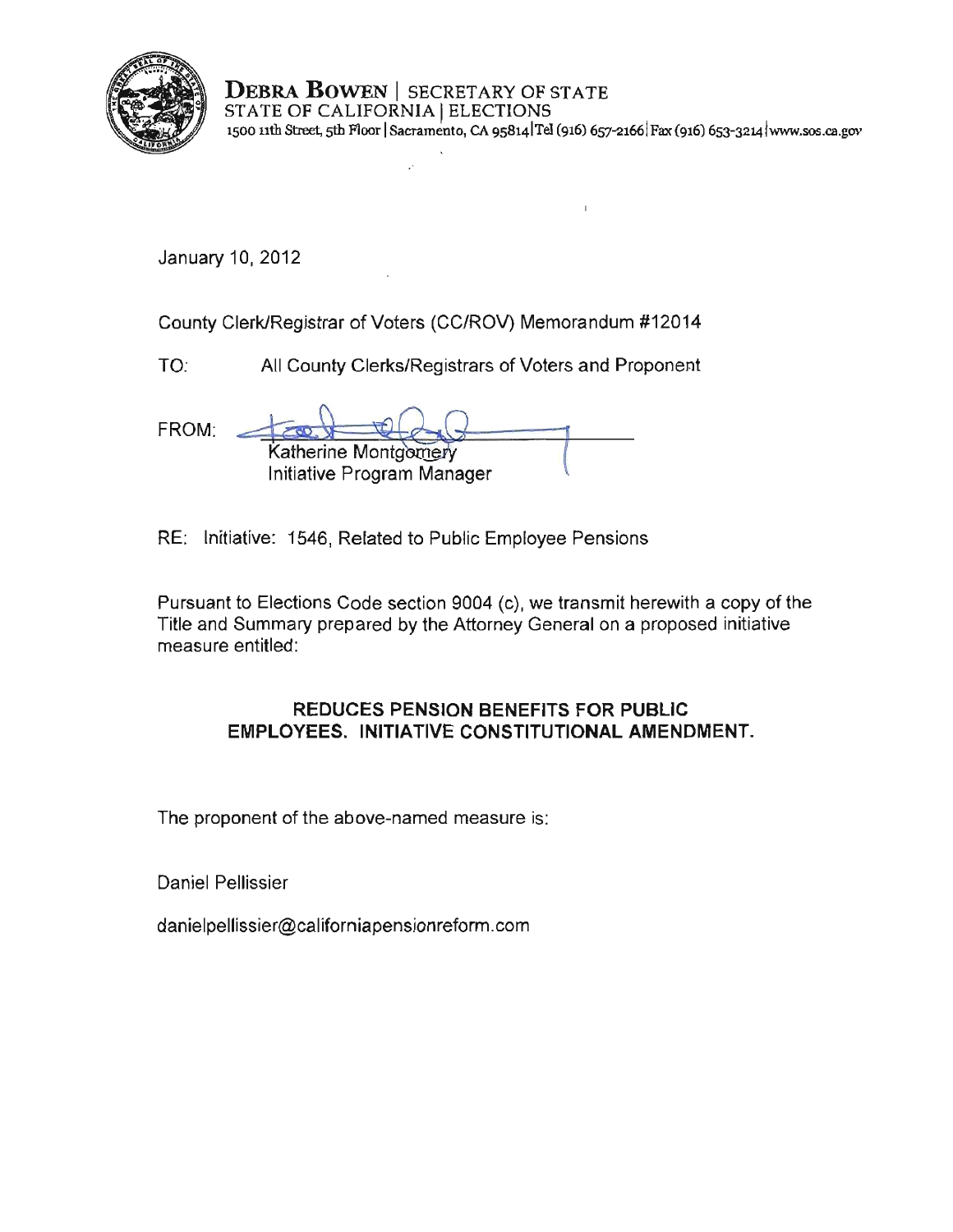# **#1546**

# **REDUCES PENSION BENEFITS FOR PUBLIC EMPLOYEES. INITIATIVE CONSTITUTIONAL AMENDMENT.**

# **CIRCULATING AND FILING SCHEDULE**

| 1. | California Constitution, Article II, Section 8(b) |                                                                                                                                                                                                                                                                                                                   |  |
|----|---------------------------------------------------|-------------------------------------------------------------------------------------------------------------------------------------------------------------------------------------------------------------------------------------------------------------------------------------------------------------------|--|
| 2. |                                                   |                                                                                                                                                                                                                                                                                                                   |  |
| 3. |                                                   | <b>Petitions Sections:</b>                                                                                                                                                                                                                                                                                        |  |
|    |                                                   | a. First day Proponent can circulate Sections for                                                                                                                                                                                                                                                                 |  |
|    |                                                   | b. Last day Proponent can circulate and file with the county.<br>All sections are to be filed at the same time within each<br>county. (Elections Codes §§ 9014, 9030(a))Thursday, 06/07/12                                                                                                                        |  |
|    |                                                   | c. Last day for county to determine total number of<br>signatures affixed to petitions and to transmit total<br>to the Secretary of State (Elections Code § 9030(b))Tuesday, 06/19/12                                                                                                                             |  |
|    |                                                   | (If the Proponent files the petition with the county on a date prior to<br>06/07/12, the county has eight working days from the filing of the petition<br>to determine the total number of signatures affixed to the petition and to<br>transmit the total to the Secretary of State) (Elections Code § 9030(b).) |  |
|    |                                                   | d. Secretary of State determines whether the total number<br>of signatures filed with all county clerks/registrars of<br>voters meets the minimum number of required signatures                                                                                                                                   |  |
|    |                                                   | e. Last day for county to determine total number of qualified<br>voters who signed the petition, and to transmit certificate<br>with a blank copy of the petition to the Secretary of State                                                                                                                       |  |

**\* Date varies based on the date of county receipt.** 

 $\mathcal{L}^{\text{max}}_{\text{max}}$  and  $\mathcal{L}^{\text{max}}_{\text{max}}$ 

 $\mathcal{L}^{\pm}$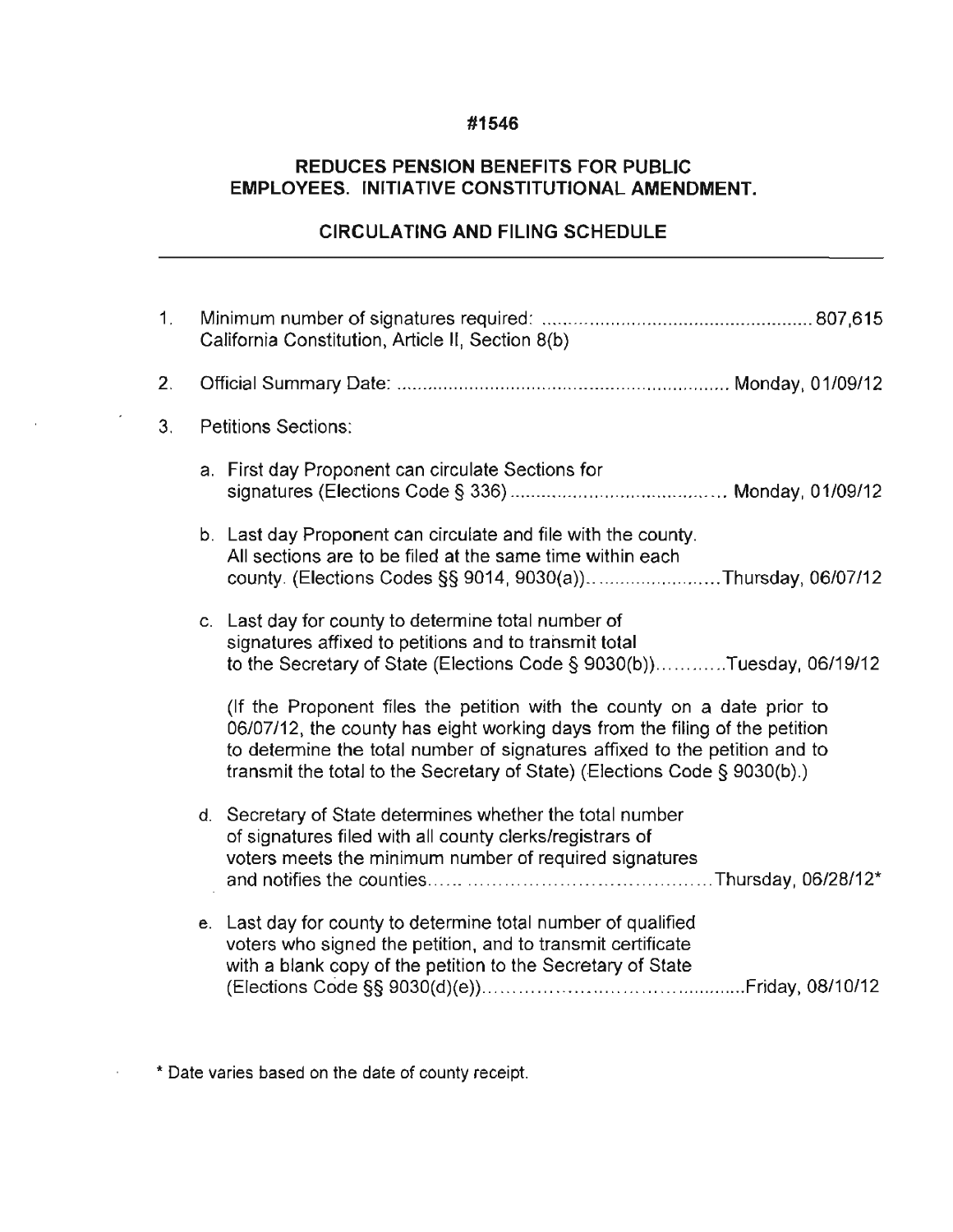(If the Secretary of State notifies the county to determine the number of qualified voters who signed the petition on a date other than 06/28/12, the last day is no later than the thirtieth working day after the county's receipt of notification). (Elections Code §§ 9030(d)(e).)

- f. If the signature count is more than 888,377 or less than 767,235 then the Secretary of State certifies the petition as qualified or failed, and notifies the counties. If the signature count is between 767,235 and 888,377 inclusive, then the Secretary of State notifies the counties using the random sampling technique to determine the validity of **all**  signatures (EC §9030(f)(g); 9031 (a)) .......... .. ..................... Monday, 08/20/12'
- g. Last day for county to determine actual number of all qualified voters who signed the petition, and to transmit certificate with a blank copy of the petition to the Secretary of State. (Elections Code §§ 9031 (b)(c)) ....................................... Wednesday, 10103/12

(If the Secretary of State notifies the county to determine the number of qualified voters who have signed the petition on a date other than 08/20/12, the last day is no later than the thirtieth working day after the county's receipt of notification.) (Elections Code §§ 9031 (b)(c).)

h. Secretary of State certifies whether the petition has been signed by the number of qualified voters required to declare the petition sufficient (Elections Code §§ 9031(d), 9033). ... Sunday, 10/07/12\*

**\*Date varies based on the date of county receipt.**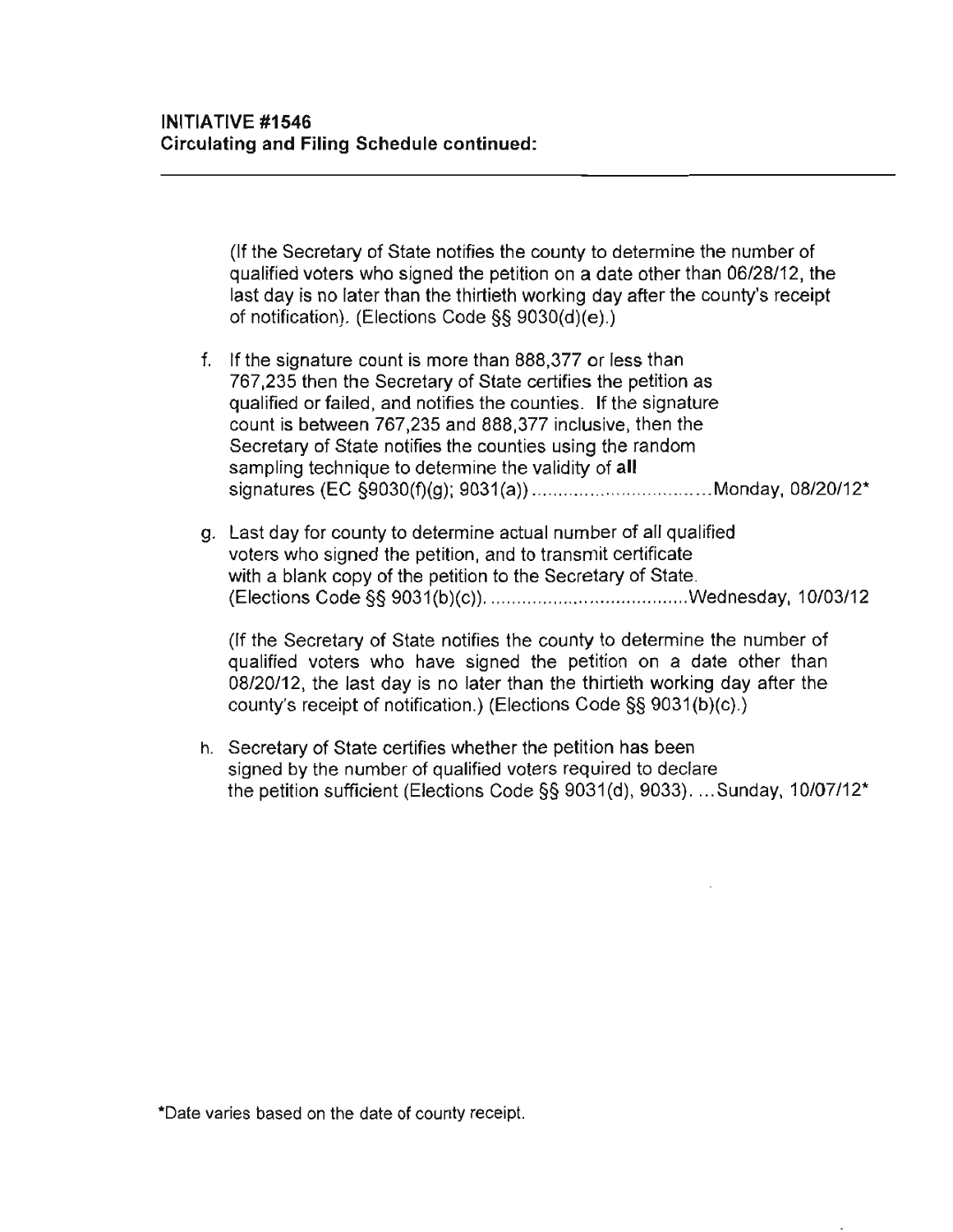- California law prohibits the use of signatures, names and addresses gathered on initiative petitions for any purpose other than to qualify the initiative measure for the ballot. This means that the petitions cannot be used to create or add to mailing lists or similar lists for any purpose, including fundraising or requests for support. Any such misuses constitutes a crime under California law. Elections Code § 18650; Bilofsky v. Deukmejian (1981) 124 Cal.App.3d 825, 177 Cal.Rptr. 621; 63 Ops.CaI.Atty.Gen. 37 (1980).
- Please refer to Elections Code §§ 100, 101, 104, 9008, 9009, 9013, 9021, and 9022 for appropriate format and type consideration in printing, typing and otherwise preparing your initiative petition for circulation and signatures. Please send a copy of the petition after you have it printed. This copy is not for our review or approval, but to supplement our file.
- Your attention is directed to the campaign disclosure requirements of the Political Reform Act of 1974, Government Code section 81000 et seq.
- When writing or calling state or county elections officials, provide the official title of the initiative which was prepared by the Attorney General. Use of this title will assist elections officials in referencing the proper file.
- When a petition is presented to the county elections official for filing by someone other than the proponent, the required authorization shall **include the name or names of the persons filing the petition.**
- When filing the petition with the county elections official, please provide a blank petition for elections official use.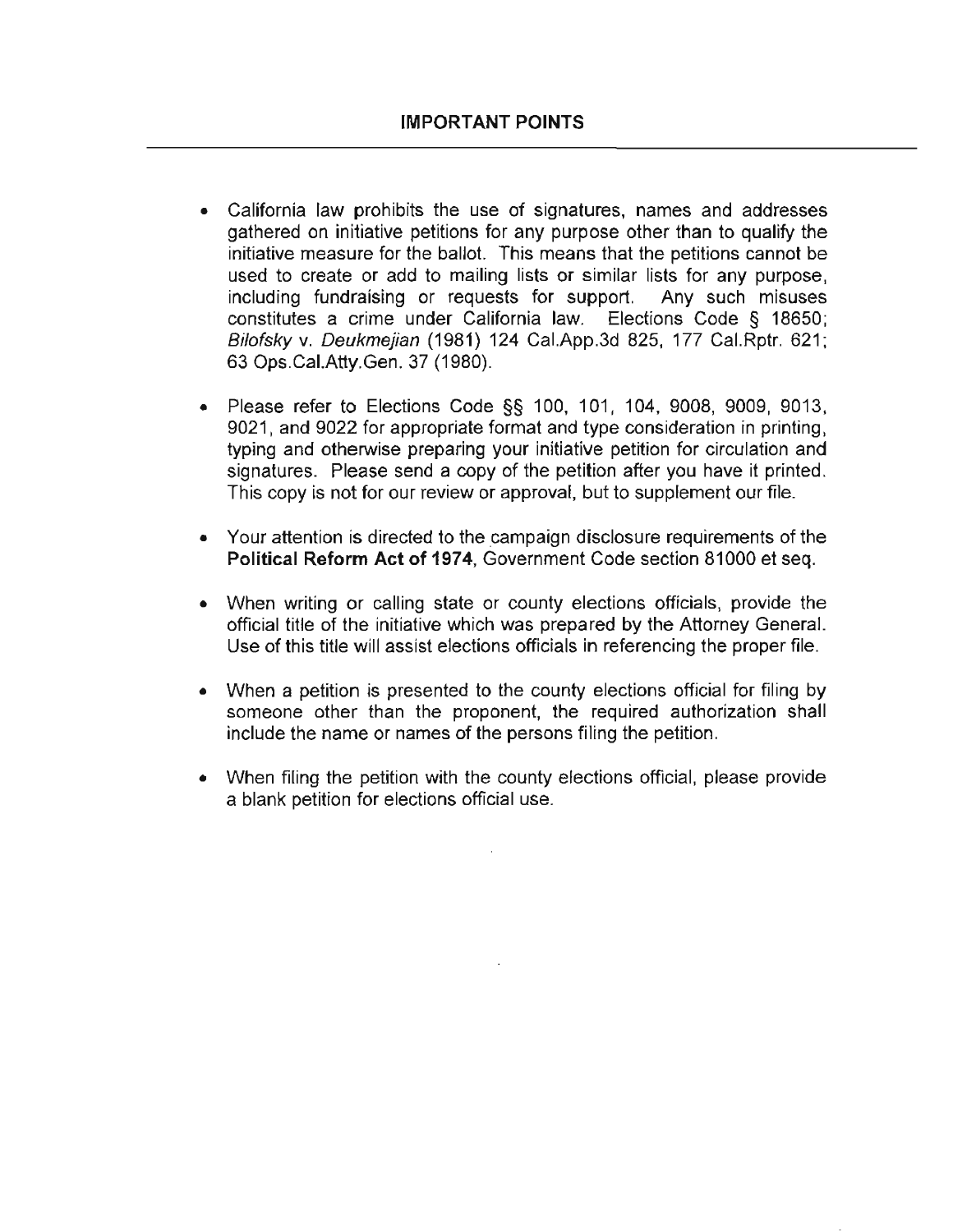## KAMALA D. HARRIS **State of California** *Attorney General DEPARTMENT OF JUSTICE*



13{)(} I STREET, SUITB 125 P.O. BOX 944255 SACRAMENTO, CA 94244-2550 Public: 191 CA 94244-2550 445-9555 Telephone: 91 324-5464 Pacsimile: (916) 324-8835 E-Mail: Dawn.McFarland@doj.ca.gov

. January 9, 2012

Attention: Ms. Katherine Montgomery **Example 2018** Deputy Secretary Elections Analyst

FILED The Honorable Debra Bowen In the office of the Secretary of State . of the State of California<br>Secretary of State . of the State of California Secretary of State *AFTEL*<br>Of the Secretary of State *AFTEL*<br>1500 11th Street, 5th Floor *VIA 5MAIL*<br>Sacramento, CA 95814 Debre Bowen, Secretary of State

Dear Secretary Bowen:

Pursuant to Elections Code section 9004, you are hereby notified that on this day we sent our title and summary for the following proposed initiative to the proponent:

11-0064, "Government Employee Pension Reform Act of 2012"

A copy of that title and summary and text of the proposed initiative is enclosed. Please contact me if you have questions.

Sincerely.

forlad

DAWN L. MCFARLAND Acting Initiative Coordinator .

For **KAMALA D. HARRIS** Attorney General

DLM:

I

cc: Daniel Pellissier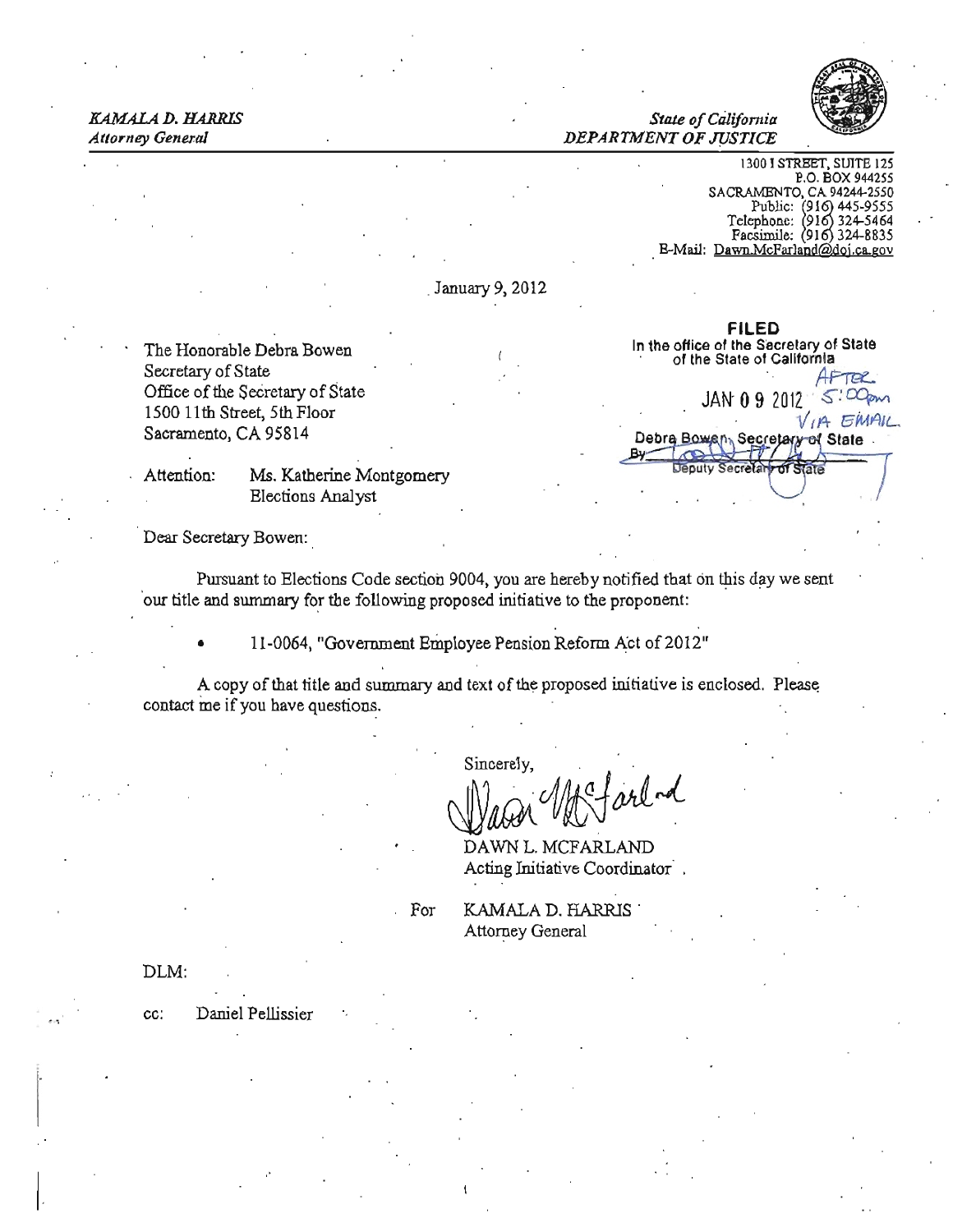The Attorney General of California has prepared the following title and summary of the chief purpose and points of the proposed measure:

## REDUCES PENSION BENEFITS FOR PUBLIC EMPLOYEES. INITIATIVE

CONSTITUTIONAL AMENDMENT. Reduces pension benefits for current and future public employees, including teachers, nurses, and peace officers, but excluding judges. Eliminates constitutional protections for current and future public employees' vested pension benefits. Creates hybrid pension plan for new employees, capping collective benefits at 75 percent of salary. Limits cost-of-living adjustments for retired and current employees. Prohibits public retirement systems from providing death or disability benefits to future employees. Requires that current employees add up to three percent of their salary to their pension contribution annually, when pension plan is underfunded. Summary of estimate by Legislative Analyst and Director of Finance of fiscal impact on state and local government: Over the next two or three decades, either increased annual costs or annual savings in state and local government personnel costs, depending on how this measure is interpreted and administered. In the long run (several decades from now), depending on how the Legislature designs the required hybrid retirement plan, potential annual savings in state and local government personnel costs of billions of dollars per year (in current dollars), offset to some extent by increases in other employee compensation costs. (11-0064)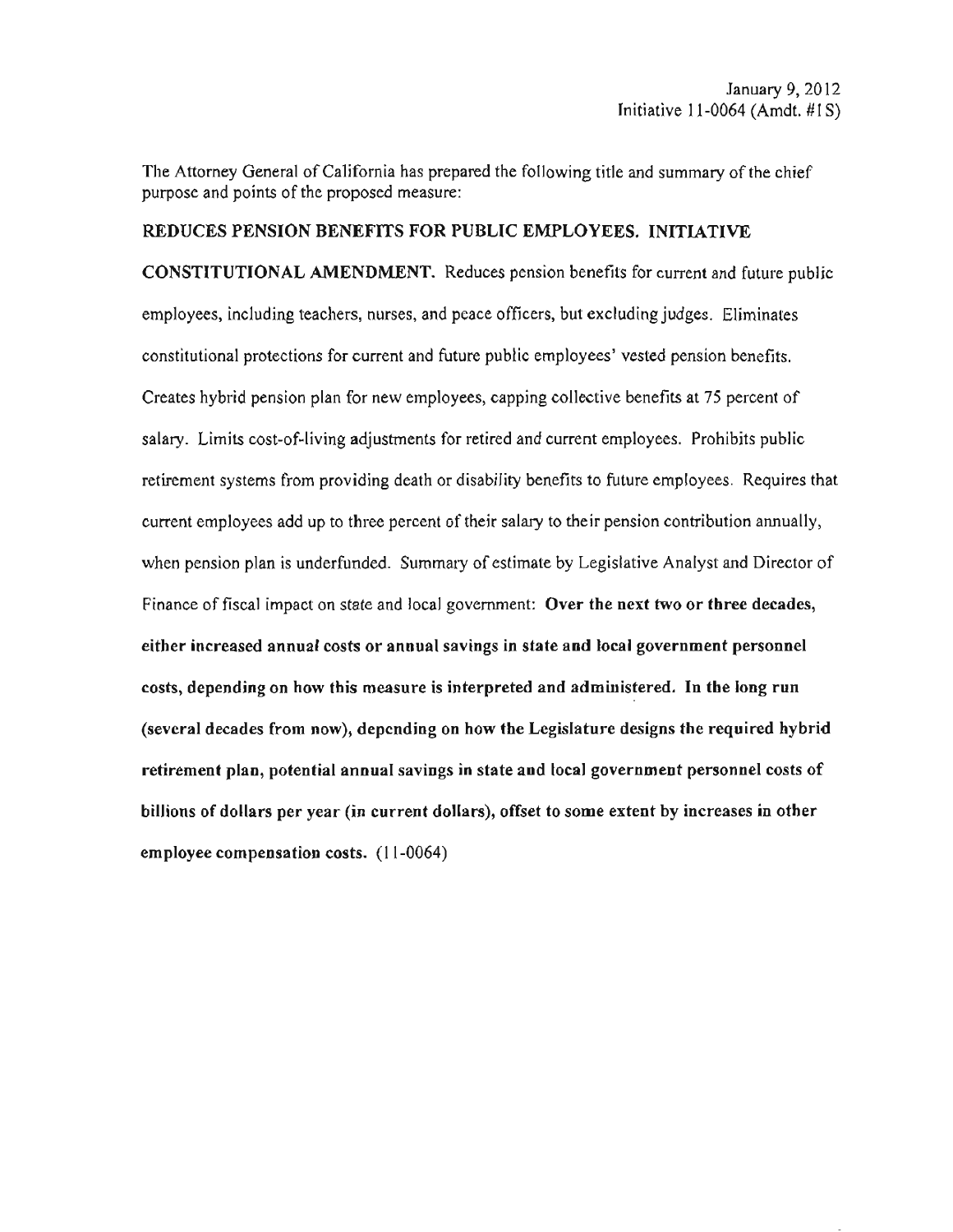November 15, 2011

**NOV 1 5 2011** 

INITIATIVECOORDINATOR

**Initiative Coordinator ATIORNEY GENERAL'S OFFICE** Office of the Attorney General State of California PO Box 994255 Sacramento, CA 94244-25550

## Re: Request for Title and Summary for Proposed Initiative  $-$  Amendment #1

Dear Ms. McFarland:

Pursuant to Article II, Section 10(d) of the California Constitution, I am submitting the attached proposed statewide ballot measure ("Government Employee Pension Reform Act of 2012"--Version #2; AG #11-0064) to your office and request that you prepare a circulating title and swnmary of the measure as provided by law. I have also included with this letter the required signed statement pursuant to California Elections Code sections 9001 and 9608. My address as registered to vote is shown on Attachment 'A' to this letter.

Thank you for your time and attention to this important matter. Should you have any questions or require additional information, please contact the undersigned at **DanielPellissier@califomiapensionrefonn.com.** 

Very Truly Yours,

 $\bigvee$  and  $\bigtriangledown$ . Here  $\longrightarrow$ 

Daniel Pellissier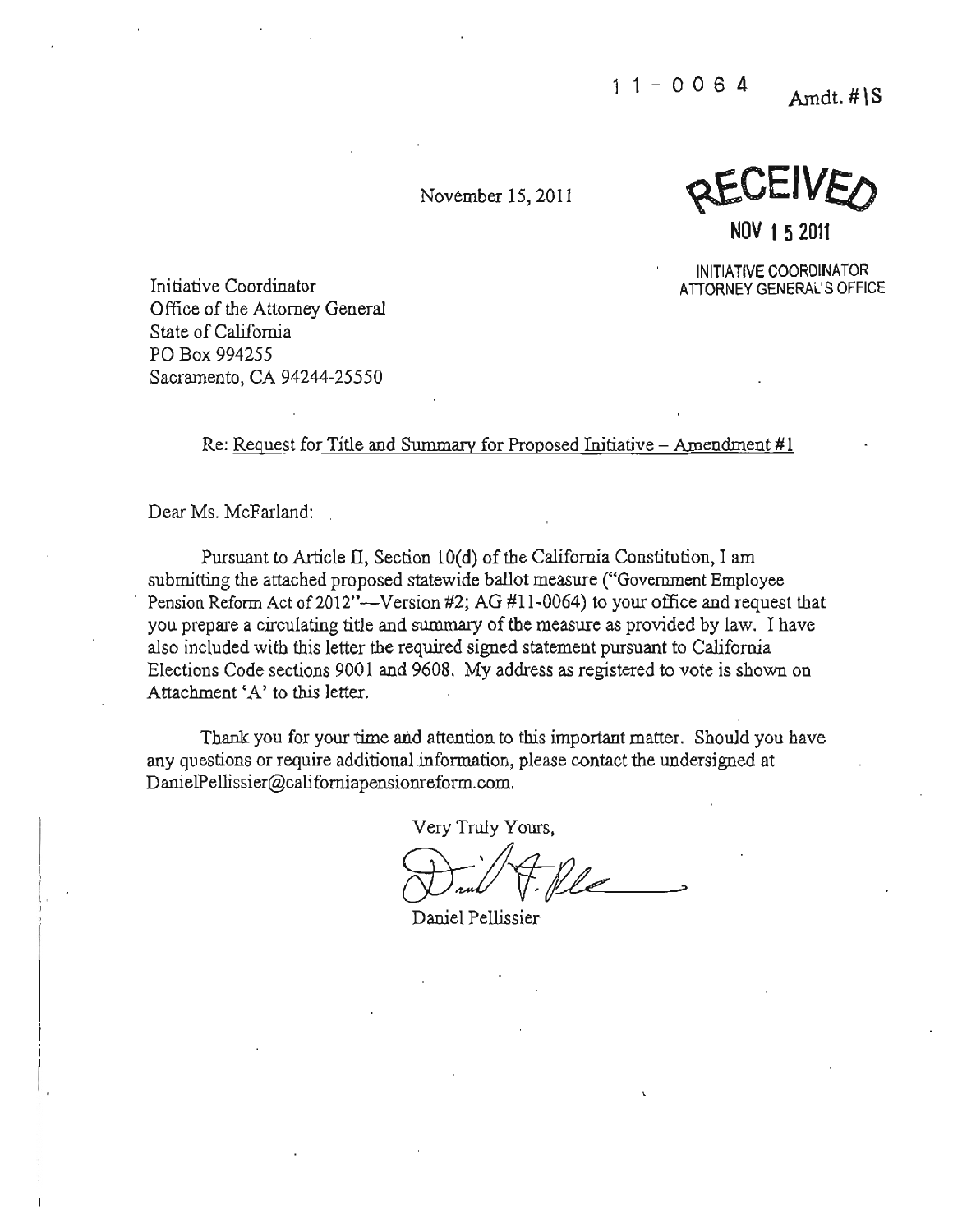#### Version 2 Amendment 1

### INITIATIVE MEASURE TO BE SUBMITTED DIRECTLY TO VOTERS

### SECTION 1. STATEMENT OF FINDINGS

 $\begin{bmatrix} 1 & 1 \\ 1 & 1 \end{bmatrix}$ 

!

 $\lambda$ 

A. California government agencies recognize the value of providing adequate retirement benefits to their government employees. At the same time, government agencies have a responsibility to taxpayers to ensure such benefits are reasonable, adequately funded and do not drain funds needed for essential government services.

B. California's state and local pension systems present an immediate crisis. The California legislature's government refonn agency. the Little Hoover Commission, issued a report in February, 201] stating. *"California's pension plans are dangerously underfunded, the result ofoverly generous benefit promises, wishful thinking and an unwillingness to plan prudently.* "The Commission also concluded the current governance structure of our pension funds "lack oversight and accountability." Taxpayers are left holding the bill for the excessive benefits promised by our politicians and OUf poorly managed pension funds. In fact, the problem is so serious, in October 2011, the City Managers' Department of the League of California Cities sent a letter to its board of directors indicating nothing short of an amendment to the state constitution was required to solve the government pension problem. .

C. Under the federal law for private sector pension funds, a pension plan with assets less than 80 percent of its liabilities is deemed "at·risk" and the pension fund must take remedial financial measures. According to the Commission, all 10 of California's largest pension funds are presently at-risk, leaving generations of California taxpayers with over \$240 billion in unfunded pension debt, or more than \$20,000 for each California household.

D. In addition, the system is riddled with abuses. End-of-career "spiking" of a government employee's wage enables many to eam more in retirement than they ever earned while working and many retirees are receiving annual benefit increases that exceed the cost of living. Plans even allow pension payments to government employees who commit felonies in connection with their government employment. Pension board members and staff have been accused of conflicts of interest and failure to adequately perfonn their fiduciary duties to protect the fiscal integrity oftheir funds, especially by adopting unrealistic assumptions about future earnings and allowing large unfunded liabilities.

E. Raising taxes will not solve the problem. The level of taxation required to eliminate the hundreds of billions of unfunded pension liabilities would cripple our economy and thereby further reduce government.revenues. Similarly, cutting government or reducing services to pay for the rising pension obligations is not possible without severely impacting critical government services like public safety, education and critical safety net services. As the Commission noted: *''Barring a miraculous market* 

Ĭ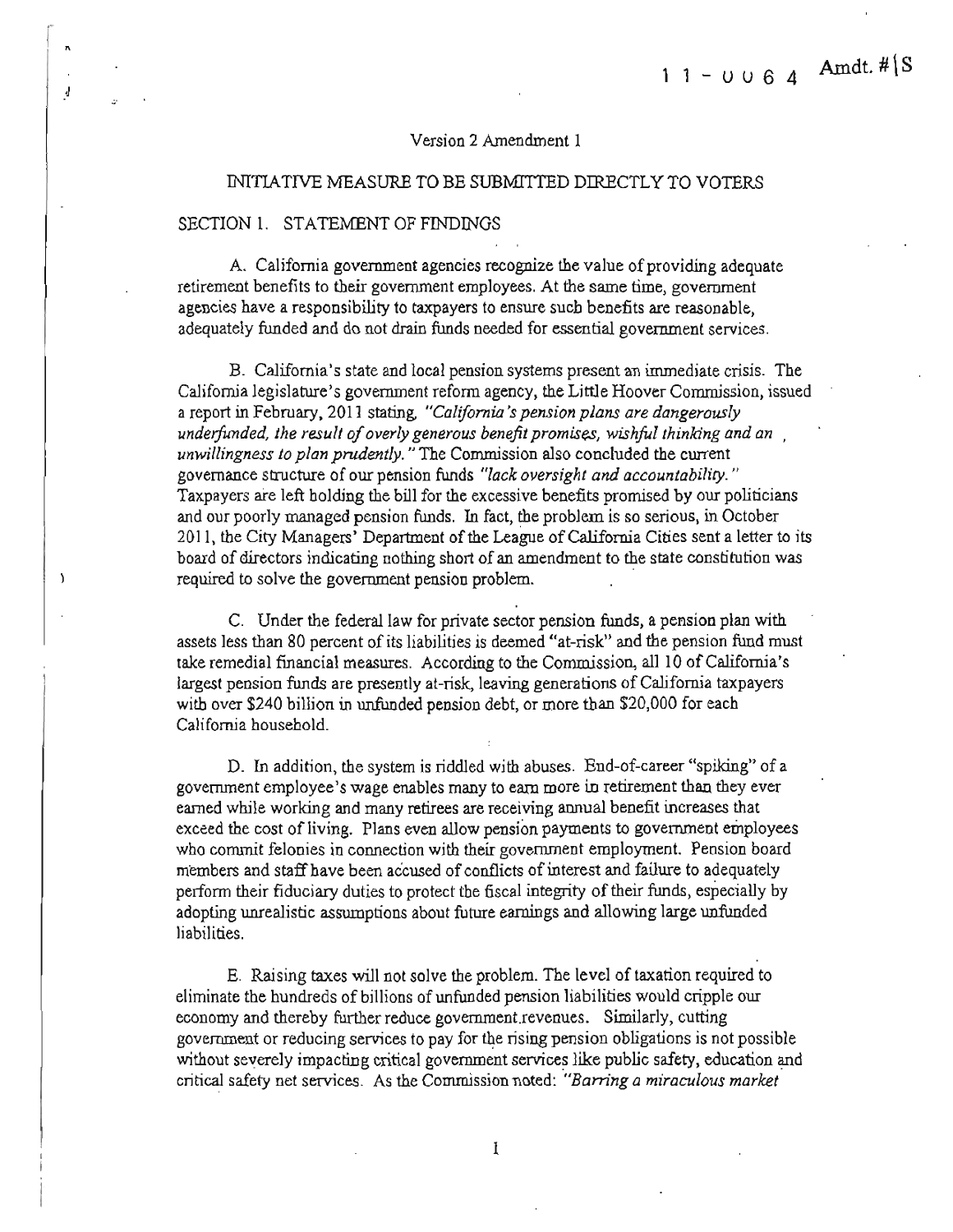*advance and sustained economic expansion, no government entity – especially at the local level-will be able to absorb the blow without severe cuts to services. "* 

F. Lastly, we cannot correct the problem simply by establishing a second, less costly, pension system for new workers. The Commission was very clear on this point, *"The situation is dire. and the menu ofproposed changes that include increasing contributions and introducing a second tier of benefits for new employees will not be enough to reduce unfunded liabilities .*.. The problem *"cannot be solved without addressing the pension liabilities of current employees."* 

G. Government employees, survivors and beneficiaries deserve the benefits reasonably expected to be received and to preserve the basic character of earned retirement benefits. Taxpayers agree with these goals but also deserve to have a government pension system that is free from windfalls and other disproportionate benefits which bear no relationship to the fundamental principles of a sound retirement system. California must adopt constitutional rules for pensions that adequately balance governmental employees' needs with the taxpayers' ability to fund those pension systems in a long-tenn, sustainable fashion without unduly stressing government's ability to provide essential government services.

## SECTION 2. STATEMENT OF PURPOSE

 $\ddot{\phantom{a}}$ 

The people hereby enact the "Government Employee Pension Reform Act of 2012" to:

A. Provide fiscally responsible and adequately funded pension benefits for all past, current, and future government employees and retirees;

B. Authorize the government's exercise of its inherent police powers to protect essential government services, and temporarily require government employees, including those hired prior to the effective date of these provisions, to contribute a larger share of their pension benefit costs and to meet other requirements while their pension funds are at risk; and

C. Require Pension Boards to possess the necessary expertise to manage . government pension assets and liabilities, to be free from conflicts of interest and to exercise their fiduciary responsibilities based on generally accepted principles of sound  $\alpha$ ccounting.  $\alpha$ 

SECTION 3. GOVERNMENT EMPLOYEE PENSION REFORM ACT OF 2012

Section 12 of Article VII of the California Constitution is added to read:

Sec. 12(a) The state and all other government agencies may provide reasonable and fiscally responsible pension or other retirement benefits for their government employees subject to the limitations provided herein.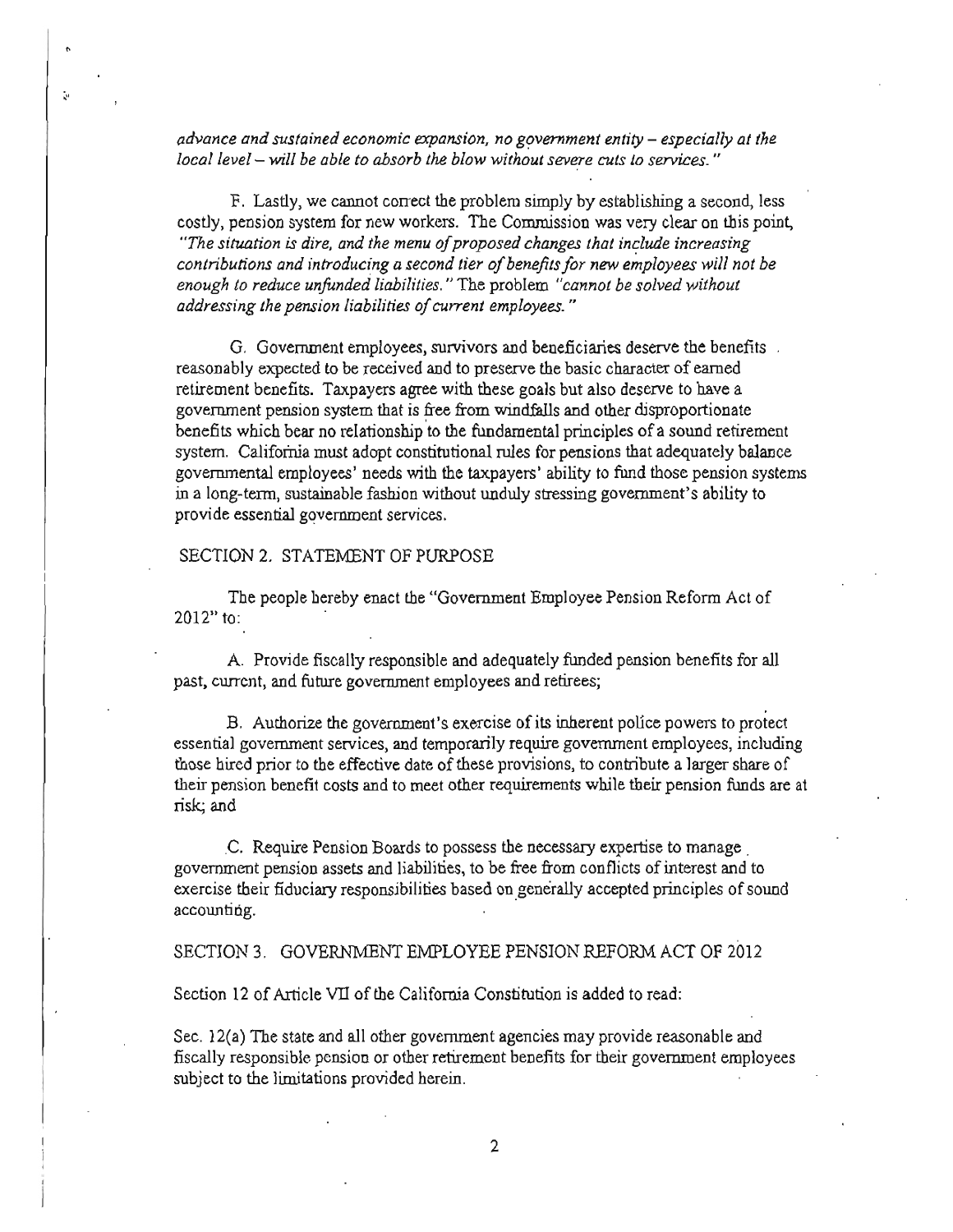(b) Subject to the exclusions identified below, government employees first hired on or after July 1,2013 only shall be entitled to participate in retirement plans which comply with the following:

Ņ.

 $(1)$  The Legislature shall enact, by a two-thirds vote of each house, a hybrid retirement system for all government employees in accordance with this section.

(2) The hybrid retirement system shall be designed to provide, upon full retirement, replacement income as prescribed in this subparagraph:

(i) The service retirement formula applicable for the calculation of a defined pension benefit of any safety member classification shall provide a benefit upon retirement for a full career in government service at 58 years of age that, when combined with anticipated defined contribution plan benefits and any benefit payments under the federal Social Security Act, 75 percent of the member's base wage. For purposes of this clause, a "full career in government service" means 30 years of government service.

 $(i)$  The service retirement formula applicable for the calculation of a defined pension benefit for any member in a non-safety classification shall provide a benefit upon retirement for a full career in government service at 67 years of age that, when combined with anticipated defined contribution plan benefits and any benefit payments under the federal Social Security Act, 75 percent of the member's base wage. For purposes of this clause, a "full career in government service" means 35 years ofgovernment service.

(iii) Any pension fund offering a defined benefit pension as part of a qualified hybrid plan shall:

(A) Calculate base wage based upon an average of their highest three years base wage.

(B) Limit the defined benefit to 25 percent ofbase wage after a full career in government service, except that government employees not participating in Social Security may receive up to 50 percent of base wage after a full career in government service.

(C) In no event provide for a pension benefit for the defined benefit portion hat exceeds \$100,000 per year, adjusted for inflation every 12 months beginning July 1.  $m_1$  crosses to  $m_2$ ,  $m_3$  , adjusted for mitation every 12 months  $m_2$ 

(D) Provide that the government employer and government employee shall equally share all costs of the defined benefit, including any payments for unfunded liabilities.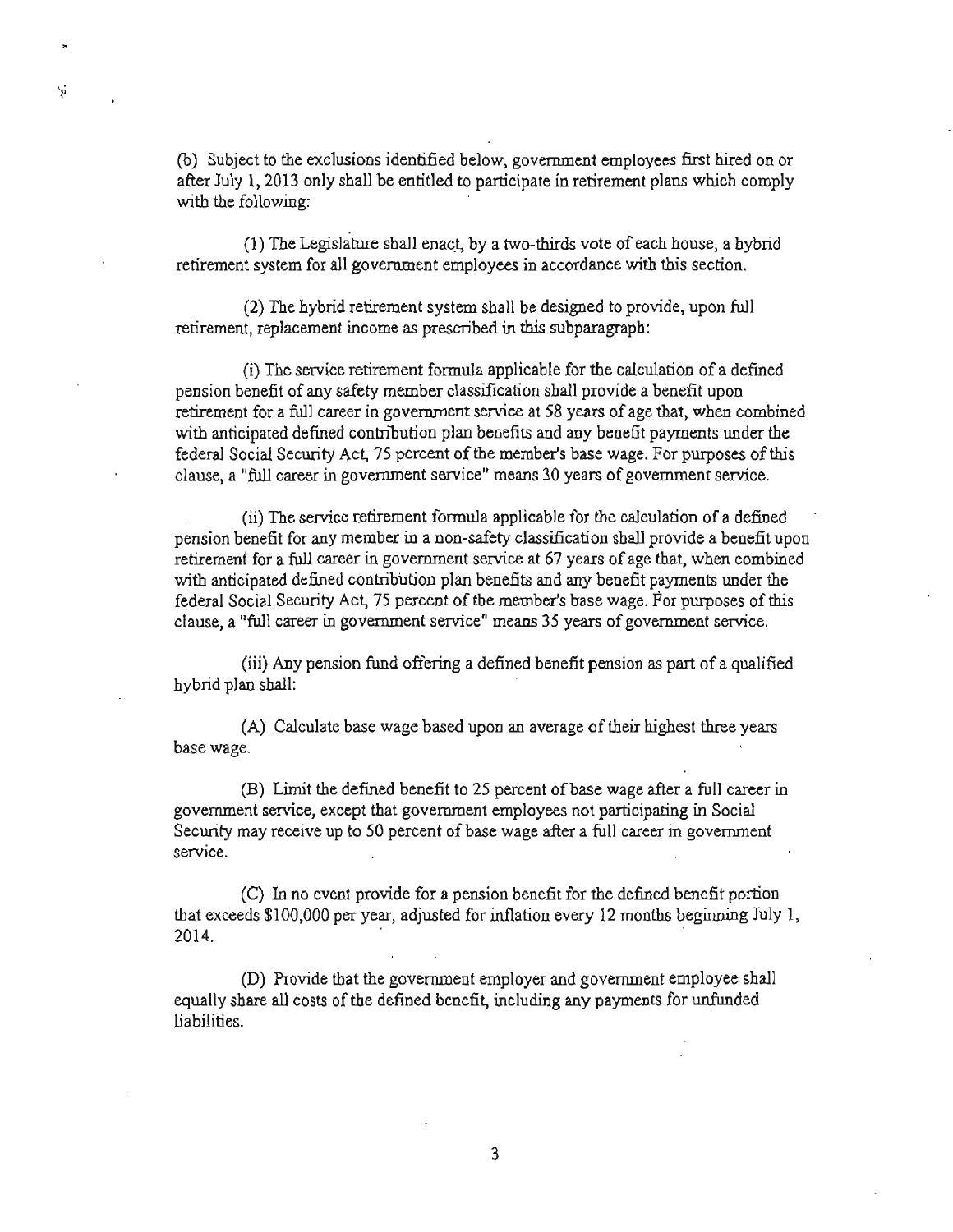(E) Allow government employees to retire five years before their full retirement age with a full actuarial deduction for the earlier retirement applied to their pension benefit.

(F) Provide that the fund trustees minimize unfunded liabilities and long term cost by adopting accounting standards and actuarial assumptions that ensure the cost of defined benefits are fully paid in the year they are earned and not deferred to future government budgets and future govetnment employees. Any future unfunded obligations associated with these benefits shall be repaid in accordance with generally accepted . accounting principles.

(iv) Each government employer shall select a defined contribution plan administrator that offers a range of appropriate, professionally managed investment options and minimizes operations and investment costs. Upon retirement, the government employer or its retirement plan shall offer retirees an option to convert defined contribution benefits into annuities underwritten by regulated financial institutions meeting prudent capital and financial standards established by the Legislature. A government employer or retirement plan may also offer a collective defined contribution plan so long as the public employer or taxpayers bear no investment or actuarial risk for additional contributions.

(3) All death and disability benefits must be provided outside the retirement system except for integrated defined contribution benefits. Nothing in this provision shall prevent a governmental entity from providing such benefits.

(c) The following prov.isions shall apply to a retirement plan funded, in whole or in part, by a government agency and provided for the benefit of govemment employees whose employment commenced before July I, 2013:

(1) No government employee who retires after June 30,2016 shall receive pension benefits based upon a base wage greater than their highest annual average base wage over a period of three years,

(2) Within 120 days after the conclusion of a retirement plan's fiscal year, the responsible administrator shall obtain an independent review of the plan's assets and liabilities, including as a liability any outstanding balances of pension obligation bonds issued after July 1, 2011, using accounting standards and assumptions established by federal law for evaluating the funded status of private sector pension plans, including the Employee Retirement Income Security Act (ERISA). If, using market values, the plan's assets are less than eighty percent (80 percent) of the plan's liabilities (the "at-risk" funding level); the responsible administrator shall immediately notify the public and the government employer that the retirement plan does not meet the minimum funding level and is at-risk.

4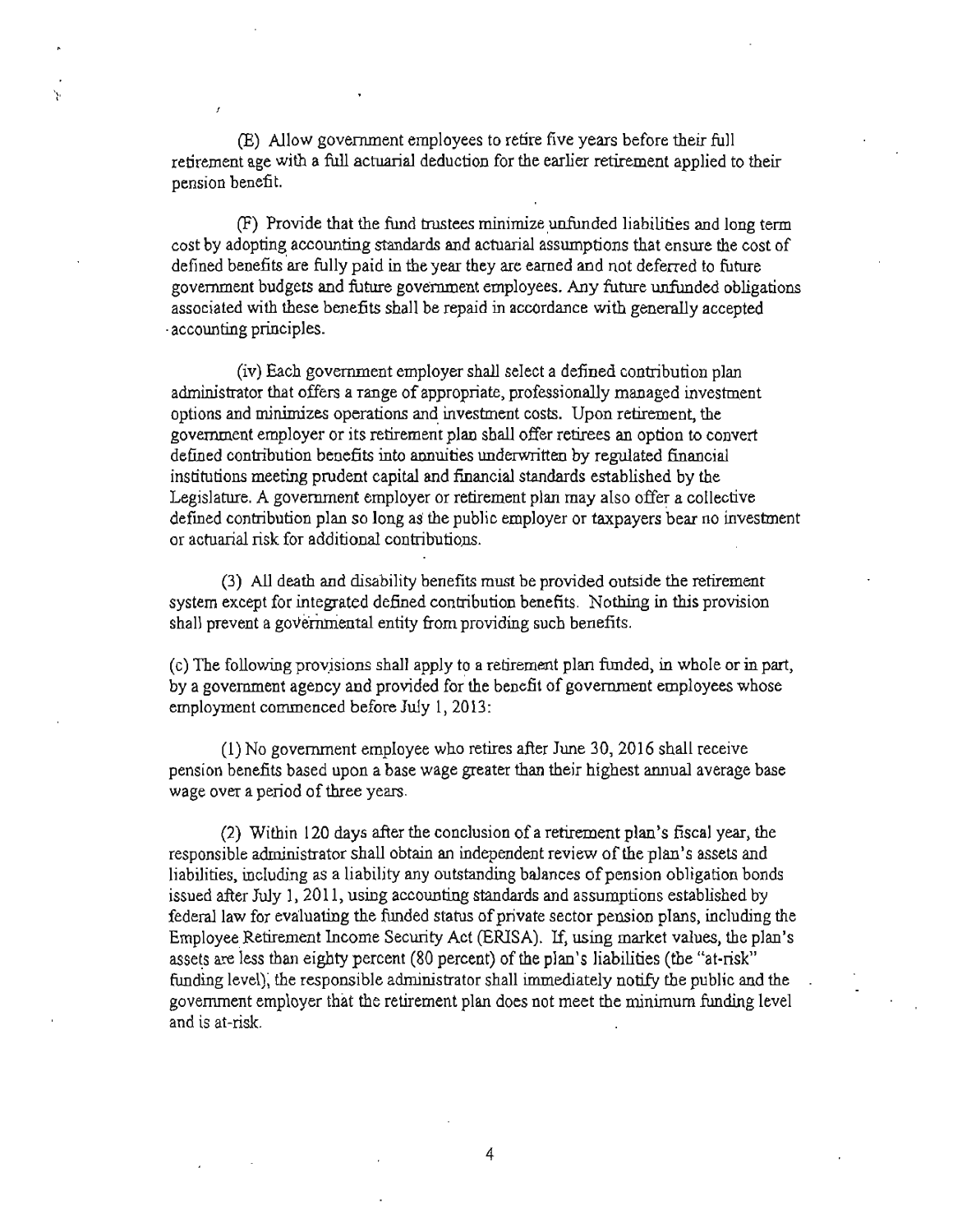(3) If a government employer receives the notice pursuant to paragraph (c)(2) for any of its retirement plans indicating the retirement plan does not meet the minimum funding level and is at-risk, the government employer shall: .

(i) Appropriate, or cause to be appropriated from a reserve account established pursuant to section 5 of Article XIDB, an amount necessary to fund the plan above the at risk funding level; or

(ii) Make' a finding and declare that the amount needed to fund their retirement plan above the at-risk funding level required by paragraph (i) is not available without impairing the government employer's ability to provide essential government services. ' The failure of a government employer to make a sufficient appropriation required in subsection (i) or to make a finding and declaration under this subsection within 30 days of receiving the notice pursuant to paragraph  $(c)(2)$ , shall be deemed to be a finding and declaration that funds are not available without impairing essential government services for the purposes of this section.

(4) Ifthe government employer makes a finding and declaration pursuant to paragraph  $(c)(3)(ii)$ , notwithstanding any other provision of law, including section 9 of Article I, or contract:

(i) The government agency shall immediately limit its contribution" to the normal cost of the retirement plan to six percent (6 percent) of a government employee's base wage or nine percent (9 percent) in the case of public safety employees. Government employees not covered by Social Security benefits shall receive an additional government employer contribution to their normal cost obligation equal to 25 percent of the cost of the defined benefit provided to new government employees.

(ii) The government employee shall contribute the balance of the normal cost; provided however, in no event shall the obligation of the government employee under this section increase by more than 3 percent of the government employee's base wage per year. Furthermore, if the government employer and government employee's contributions so calculated leads to a contribution of less than 100 percent of the normal cost, the government employer shal1 make such additional contribution to ensure 100 percent of the nonnal cost is contributed to the retirement plan.

(iii) To the extent the government employer's obligation to the normal cost is less than it was at the time of the finding, such savings shall be contributed to reduce the unfunded liability of such fund. The government employer also shall have the right to require the government employee" to make additional contributions to the unfunded liability of the retirement plan as the government employer determines to be necessary and equitable, provided that the aggregate increase of the government employee's contribution to the normal cost and the unfunded liability in the aggregate does not exceed 3 percent of the government employee's base wage per year.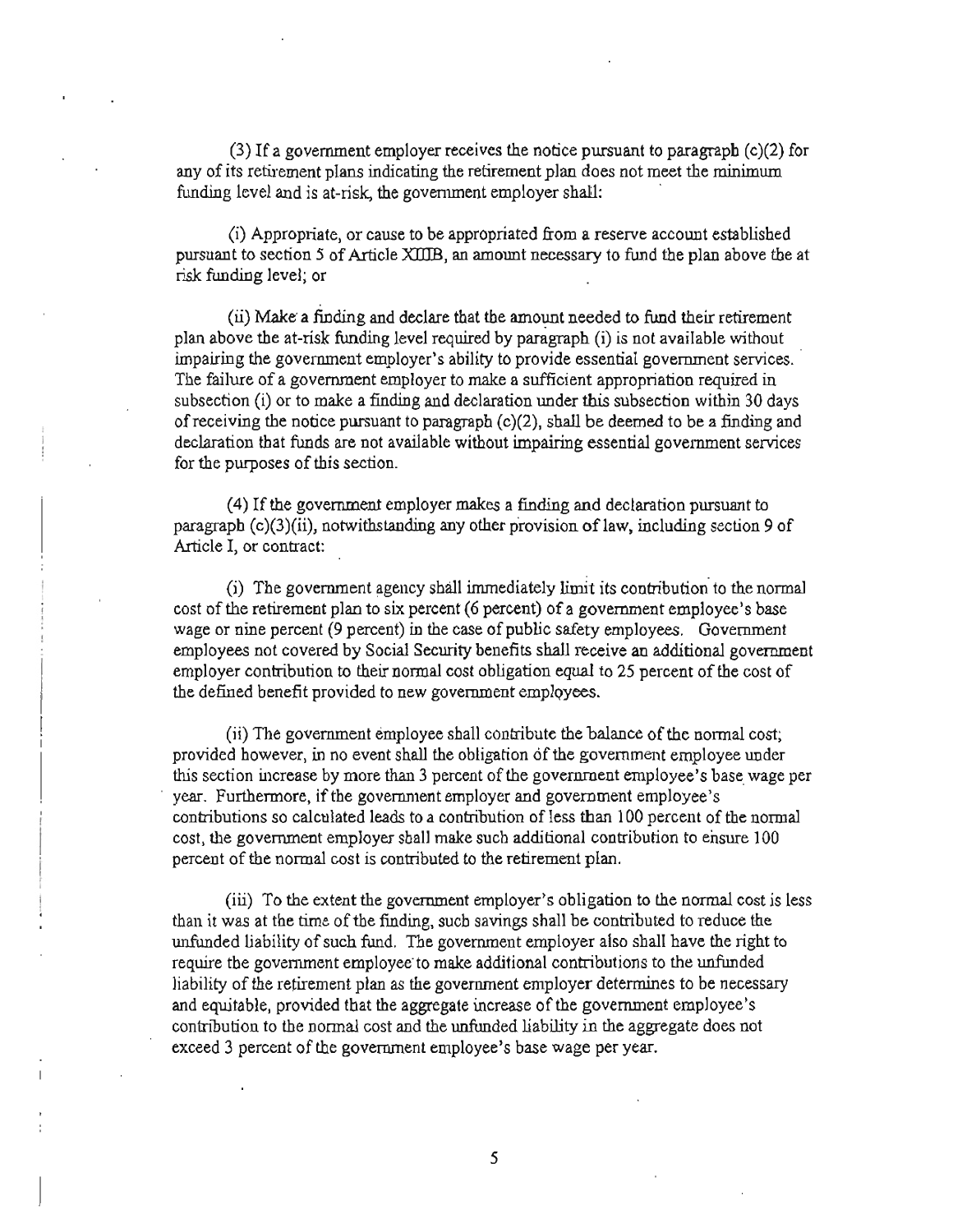$(iv)$  Once a finding and declaration in paragraph  $(c)(3)(ii)$  is made, the provisions of this paragraph shall remain in effect until such government employer's retirement plan exceeds the at risk funding level provided in paragraph (2) at which time the limitations of this paragraph shall cease. .

(5) Ifthe government employer makes a finding and declaration pursuant to paragraph (c)(3)(ii), the government employee shall have the right to withdraw from further participation in such plan and enter into the plan available to new government employees pursuant to Section 12 (b) above.

(d) All government agencies that provide pension or other retirement benefits for their government employees may also separately provide death and disability benefits for the benefit of their government employees. regardless of the date afhire. The cost of such death and disability benefits is not subject to the cost limitations established in this section.

(e) Nothing in this section shall limit the amount of a government employer's contribution to a government employee's health care benefit.

(f) No government agency shall provide a retroactive increase in retirement plan contributions or benefits or in the formula by which such benefits are calculated·.

 $(g)$  Any increase, if any, in payments to government employee retirees granted after December 31, 2012, shall not exceed the annual percentage increase, if any, given to Social Security recipients in the most recent twelve month period. Except as provided in the immediately preceding sentence, nothing in this section shall repeal, modify, change or impair the pension, retiree health, or other retirement benefits of persons who are receiving or are entitled to receive such benefits as a result of that person's retirement or separation from government agency employment prior to the enactment of this section.

(h) Nothing in this section shall provide for retirement benefits to Members of the Legislature pursuant to section 4.5 of Article IV.

(i) No pension benefit attributable to funds provided by a government agency shall be paid to a government retiree who has been convicted of a felony arising out of his or her service to such government agency.

G) On and after the effective date of this section, a member shall not make contributions to receive additional retirement service credit for any time that does not qualify as government service or military service by the pension or retirement system.

(k) Every government employer and government employee shall make full normal cost contributions to a defined benefit plan Unless the funded status as calculated in section  $(c)(2)$  is greater than one hundred twenty percent (120 percent).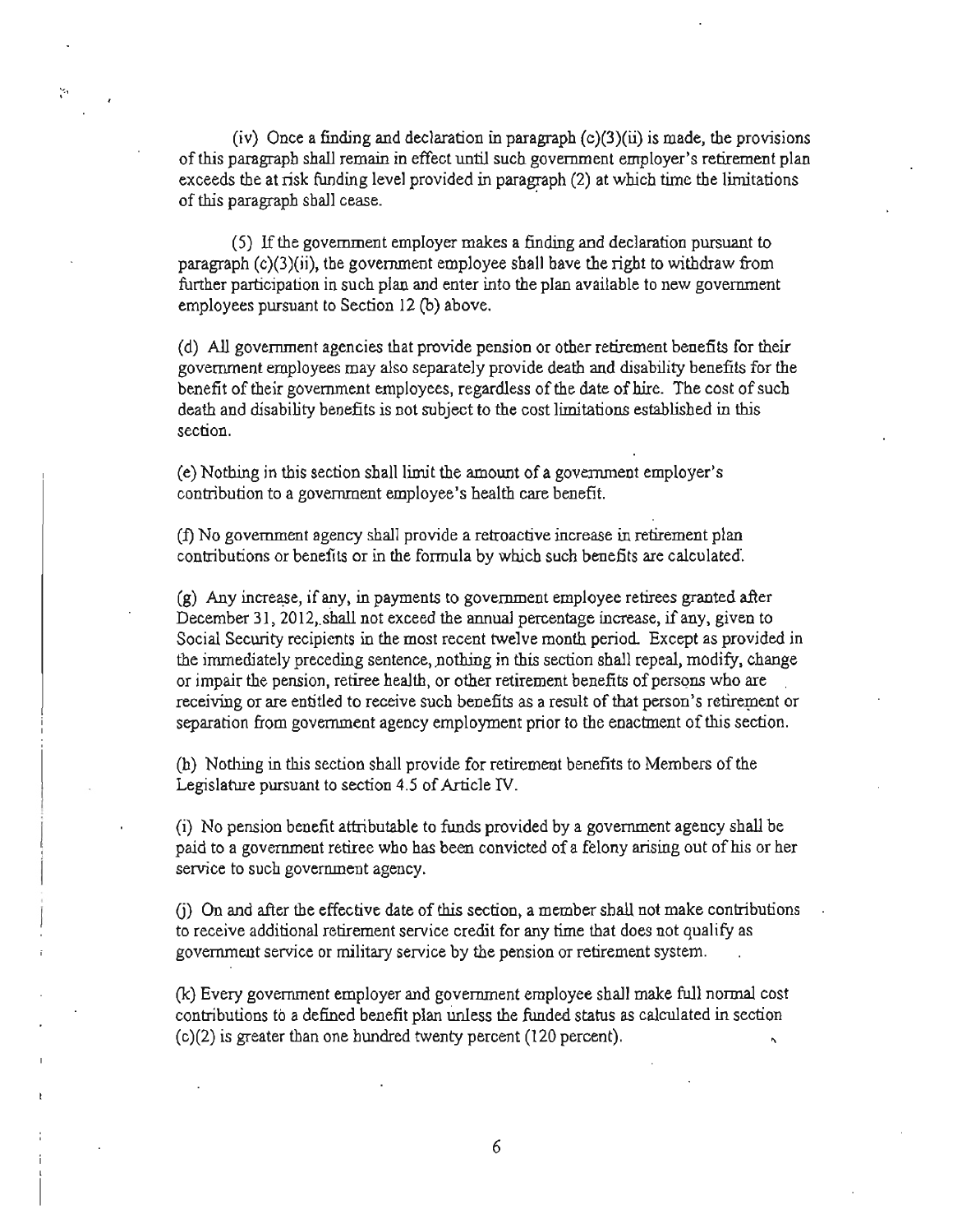(1) No additional retirement plans or deferred compensation benefits may be created or used to circumvent the intentions or limitations of these provisions.

(m) Pension and other retirement benefits only vest 'upon the performance of the work for which the pension and other retirement benefits are earned and all benefits are subject to prospective modification at the sole discretion of the government agency.

(n) As used in this section:

(1) ''Base wage" means salary or hourly wage, excluding, but such exclusion is not limited to, overtime pay, bonus pay, severance pay, premium pay, per diems, allowances for transportation, housing, equipment and clothing and payments for accrued but unused vacation and sick days.

(2) "Defined benefit plan" includes any retirement benefit plan other than a defined contribution plan, specifically but not exclusively including a pension plan, a supplemental income replacement plan, or any other formulaic retirement benefit which retains or confers a post-retirement obligation upon the employer.

(3) "Government agency" includes, but is not limited to, the state, counties, cities, charter counties, charter cities, charter city and counties, school district, special districts, boards, and commissions.

(4) "Government employee" and "employee" mean a person who is or becomes an employee of a government agency, excluding judges subject to the provisions of section 20 of Article VI.

(5) "Government employer" means a govenunent agency employing one or more government,employees.

(6) "Nonnal cost" means the annual cost attributable, under the actuarial cost method selected by the pension plan, to current and future years as of a particular valuation date excluding any payment in respect of an unfunded actuarial liability .

(7) "Other retirement benefits" include, but are not limited to, a defined contribution plan providing government employer and government employee contributions to a plan or trust for the benefit of a government employee and benefits under the federal Socia1 Security system.

(8) "Pension" or "pension benefits" means a plan OT trust providing a pension bene'fit determined by a fonnula based on factors such as age, years of service, and compensation.

(9) "Public safety employee" means a government employee who is a state safety member as provided for by statute enacted by the Legislature.

7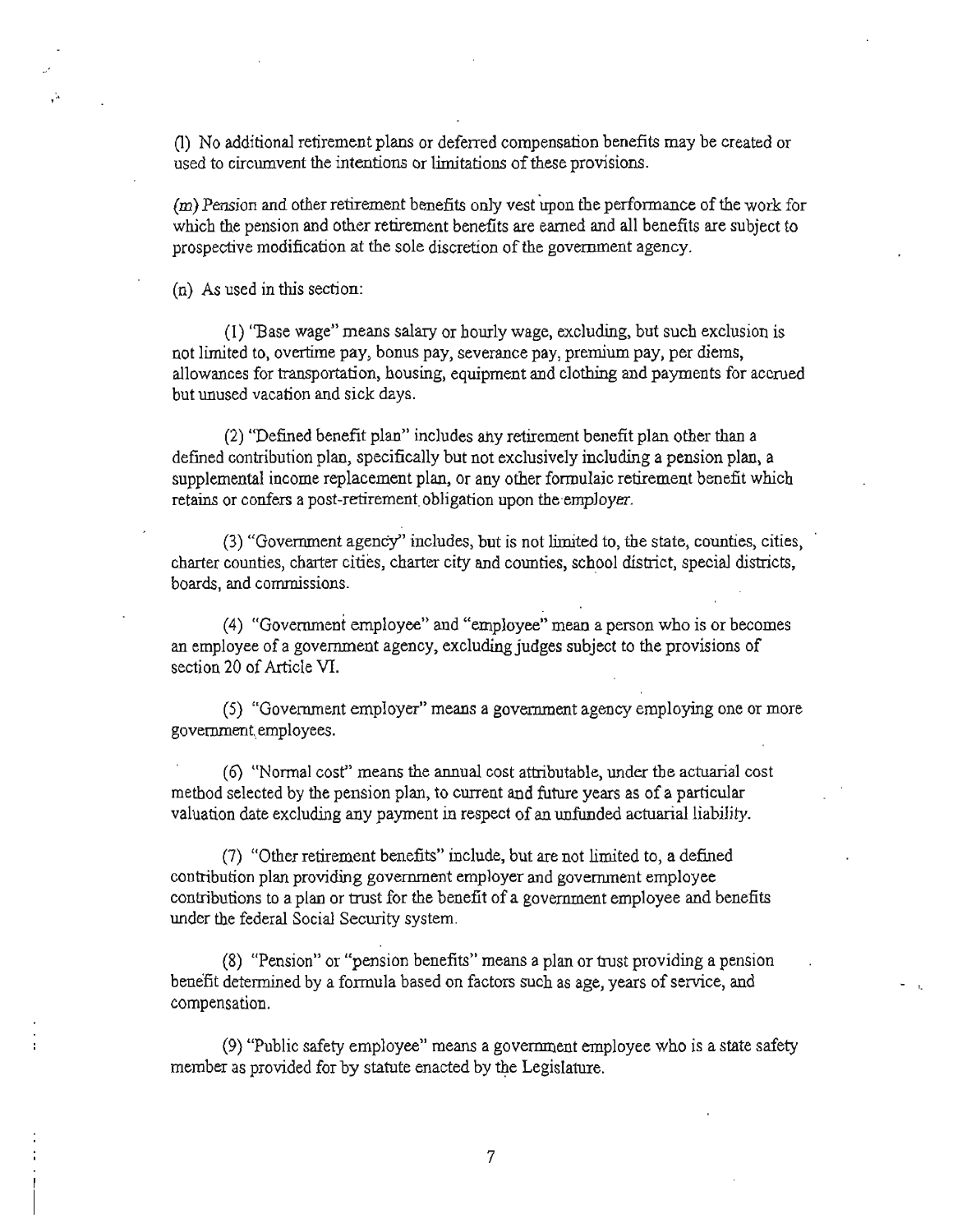(10) "Retirement plan" means an annuity, defined contribution plan, pension, deferred compensation, Social Security replacement plan or other retirement benefit. Health care benefits are not included in this defInition and the limitations of this Act.

 $(11)$  "State" means the state of California and every political subdivision of the state, including, but not limited to, the Regents of the University of California, California State University, and agencies thereof.

#### SECTION 4, INDEPENDENT AND EXPERT PENSION BOARDS

#### Section 17.5 of Article XVI is added to read:

,'

Sec. 17.5(a) Notwithstanding section 17(f), commencing July 1, 2013, every board of a government pension or retirement system shall be comprised ofboard members, at least a majority of whom:  $(1)$  have demonstrated expertise in the financial, legal, accounting, health care, actuarial, investment, life insurance or benefits consultant fields; and (2) are not members or beneficiaries of any California government pension plan or retirement system, or have immediate family members who are members or beneficiaries of such a plan or system.

(b) The Director of the Department of Finance shall serve as a voting member of any state or local govenunent pension fund with total liabilities that exceed \$5 billion.

(c) The Legislature shall establish the criteria and process for detennining the eligibility and selection of board members pursuant to this section.

#### SECTION 5, GENERAL PROVISIONS

A. The provisions of this Act are severable. If any provision of this Act or its application is held invalid, that finding shall not affect other provisions or applications that can be given effect without the invalid provision or application.

B. This Act shall become effective inunediately upon its approval by the voters pursuant to Section  $10(a)$  of Article II. No government agency may enter into any employment contract or collective bargaining agreement providing for retirement benefits in excess of the limitations imposed by this Act. To the extent any current statute or constitutional provision adopted prior to the adoption of this Act is explicitly or implicitly inconsistent with the language or purposes of this Act, such statute or constitutional provision shall, upon the effective date of this Act, be rendered inapplicable, null and void.

C. Notwithstanding any other provision of law, if the State, government agency, or any of its officials fail to defend the constitutionality ofthis act, following its approval by the voters, the proponent, or in his or her absence, any citizen of this State shall have the authority to intervene in any court action challenging the constitutionality of this act for the purpose of defending its constitutionality, whether such action is in trial court, on

8